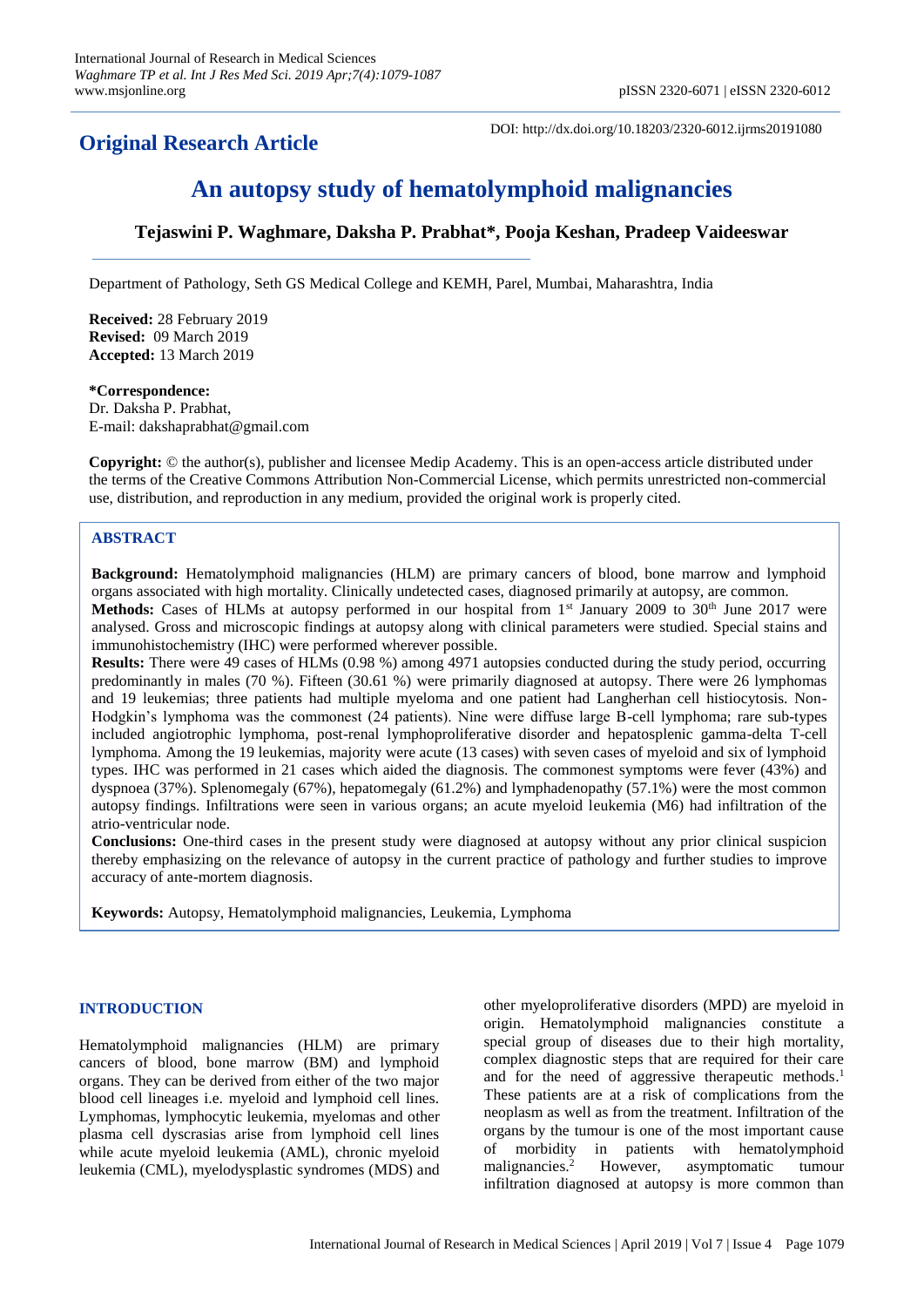symptomatic organ dysfunction during life. Organ infiltration from leukemia lymphoma, myeloma and related conditions is in general less likely to be symptomatic than organ infiltration from carcinoma.

Thus, autopsies are important in not only determining the immediate cause of death but also provide the best possible data about the underlying and contributory causes of death. By comparing the clinical history, laboratory and autopsy findings of patients with ante mortem and post-mortem diagnoses of a hematolymphoid malignancy, the awareness of a hematological malignancy in a patient with an acute illness can be increased. <sup>3</sup> Against this background, the present study was planned to evaluate nature and extent of the HLM cases from autopsies performed.

## **METHODS**

The present study was an observational record-based study. All cases of hematolymphoid malignancies at autopsy performed in Department of Pathology at a tertiary-care hospital from  $1<sup>st</sup>$  January 2009 to 30<sup>th</sup> June 2017 were included in the study. The subject details were collected in a preformed structured proforma. Details of demographic data, clinical presentation, gross and microscopic pathology, hematological investigations like complete blood count with peripheral blood smear findings, bone marrow examination wherever performed, and cause of death were retrieved from the autopsy records of the department and analysed. Prior approval was taken from Institutional Ethics Committee before commencing the study. Permission was taken to access the autopsy reports.

Gross morphological findings of the various organs at autopsy were analysed. Blocks and slides from the various organs like brain, heart, lungs, liver, spleen, lymph nodes, bone marrow, gastrointestinal tract and kidney obtained at autopsy were retrieved and stained by haematoxylin and eosin staining and reviewed. Special stains and immunohistochemistry (IHC) were performed wherever possible.

## *Inclusion criteria*

All autopsy cases of hematolymphoid malignancies performed at our institute from 1st January 2009 to 30th June 2017.

## *Exclusion criteria*

All other autopsies were excluded.

### *Statistical analysis*

All the categorical and quantitative data was presented as frequency and proportion. Analysis of data was done using Microsoft Excel® 2010.

#### **RESULTS**

#### *Incidence of autopsies with a diagnosis of HLM*

In the present study, out of 4971 autopsy records, 49 (0.9%). Records were with hematolymphoid malignancies.

#### *Age wise distribution of HLM cases*

Maximum number of HLM, i.e. 9 cases (18%) each were seen in the first and fifth decade of life followed by  $4<sup>th</sup>$ decade (8) and least (2) in the eighth decade. Cases in the age group less than 10 years were with a preponderance of ALL (4 cases out of 9). Also, in nine cases of HLM seen between 41-50 yrs. age, Non-Hodgkin lymphoma (NHL) was the most common diagnosis. Mean age for the study population was 36 years. Age wise distribution of cases is shown in (Figure1).



#### **Figure 1: Age wise distribution of HLM cases.**

#### *Gender wise distribution of HLM cases*

In the present study, 34 patients (69%) were males and 15 patients (31%) were females. Male preponderance was seen in the types of cases. Gender wise distribution of cases is given in (Figure 2).



**Figure 2: Gender wise distribution of HLM cases.**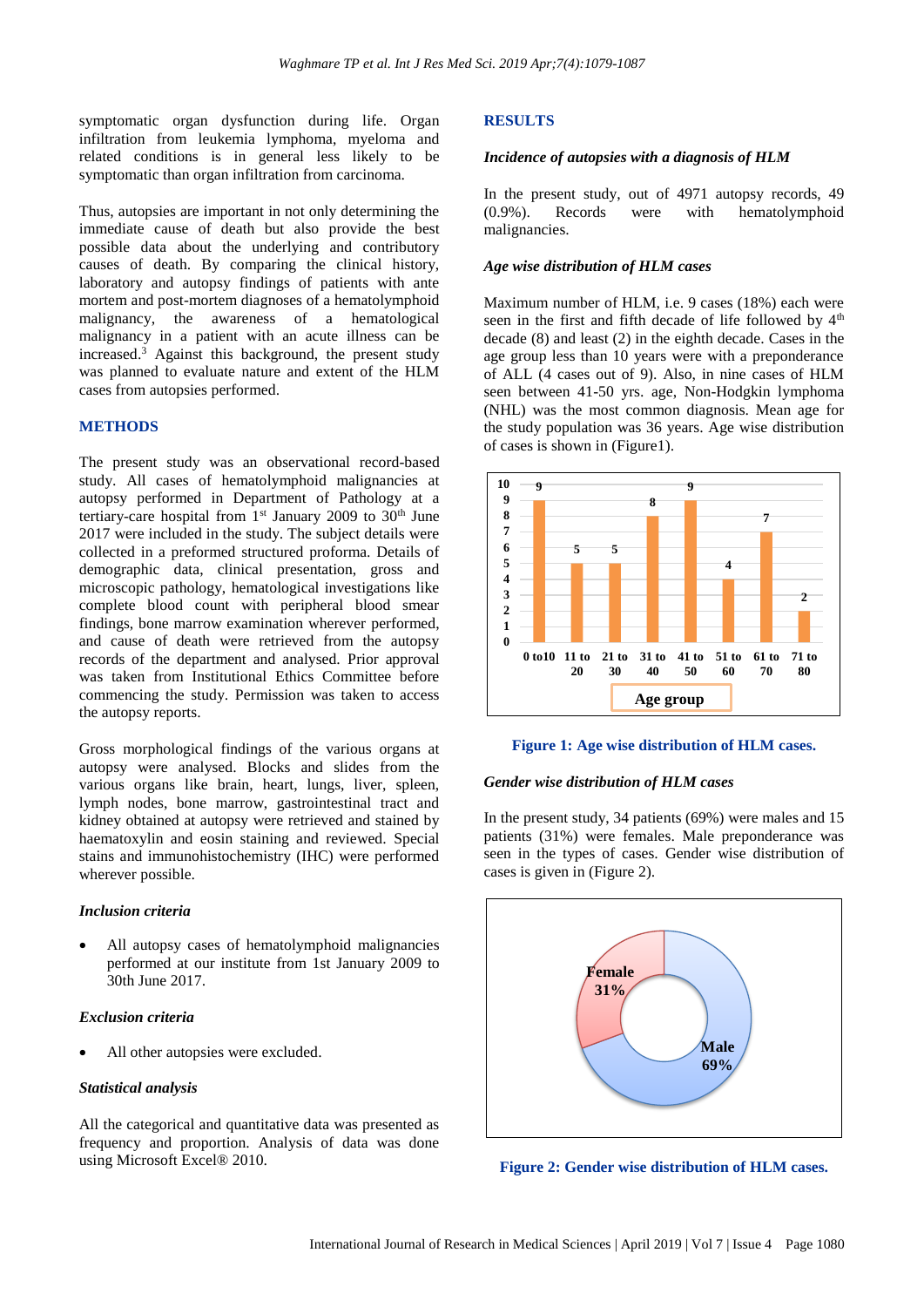## *Types of HLM cases at autopsy*

Out of the 49 autopsies of HLM cases, 26 cases were of lymphomas of which 24 cases were of Non-Hodgkin Lymphoma (NHL) and two were Hodgkin lymphoma (HL).

There were 19 cases of leukemia, 7 cases were acute myeloid leukemia (AML), 6 cases were acute lymphoid leukemia (ALL), and 5 cases were chronic myeloproliferative disorder (CMPD) and rest 1 case was chronic lymphoid leukemia (CLL). Types of HLM cases at autopsy are presented in (Table 1).

## **Table 1: Types of HLM cases at autopsy**.

| <b>Types of HLM</b>                           | <b>Number</b>  | <b>Percent</b> |
|-----------------------------------------------|----------------|----------------|
| Lymphoma                                      | 26             | 53.06          |
| Non-Hodgkin Lymphoma<br>(NHL)                 | 24             | 48.98          |
| Hodgkin Lymphoma (HL)                         | 02             | 4.08           |
| Leukemia                                      | 19             | 38.7           |
| Acute lymphoid leukaemia<br>(ALL)             | 06             | 12.24          |
| Acute myeloid leukaemia<br>(AML)              | 07             | 14.24          |
| Chronic myeloproliferative<br>disorder (CMPD) | 0 <sub>5</sub> | 6.12           |
| Chronic Lymphoid Leukaemia<br>CLL)            | 01             | 2.04           |
| Others                                        | 04             | 8.16           |
| Multiple myeloma (MM)                         | 03             | 6.12           |
| Langerhans cell histiocytosis<br>(LCH)        | 01             | 2.04           |
| Total                                         | 49             | 100.00         |

## *Distribution of lymphoma cases*

Out of the total 26 lymphoma cases, two cases were of Hodgkin lymphoma, both were clinically suspected/diagnosed (Figure 3).





Out of 24 NHL cases, nine were detected at autopsy. Out of 24 NHL cases, nine were of diffuse large B cell lymphoma (DLBCL) followed by lymphoblastic lymphoma (5 cases). Distribution of lymphoma cases is presented in (Table 2).

## **Table 2: Types of NHL cases.**

| <b>Types of NHL</b>                                             | No. of<br>cases | Percentage |
|-----------------------------------------------------------------|-----------------|------------|
| Diffuse large B cell<br>lymphoma (DLBCL)                        | 09              | 37.5       |
| Lymphoblastic lymphoma                                          | 05              | 20.8       |
| Burkitt lymphoma                                                | 03              | 12.5       |
| Angiotrophic lymphoma                                           | 02              | 8.3        |
| Anaplastic Large B cell<br>lymphoma (ALCL)                      | 0 <sup>1</sup>  | 4.2        |
| Post renal transplant<br>lymphoproliferative disorder<br>(PTLD) | 01              | 4.2        |
| Lymphoplasmacytic<br>lymphoma                                   | 01              | 4.2.       |
| Diffuse Low-grade B cell<br>lymphoma                            | 01              | 4.2        |
| Hepatosplenic T cell<br>lymphoma                                | 01              | 4.2.       |
| Total                                                           | 24              | 100        |

## *Distribution of leukemia cases*

Of the 19 leukemia cases, 13 were of acute while six were of chronic leukemia. Of these 19 cases, five (one ALL, two AML and two CMPD) were diagnosed after autopsy (Figure 4).

## *Detection of the HLM cases post autopsy*

In present study, in total 15 (31%) cases were detected after autopsy was performed. These cases were not clinically suspected or diagnosed ante-mortem. Nine cases of NHL, 5 cases of leukemia and one case of MM were detected after autopsy.



## **Figure 4: Distribution of leukemia cases.**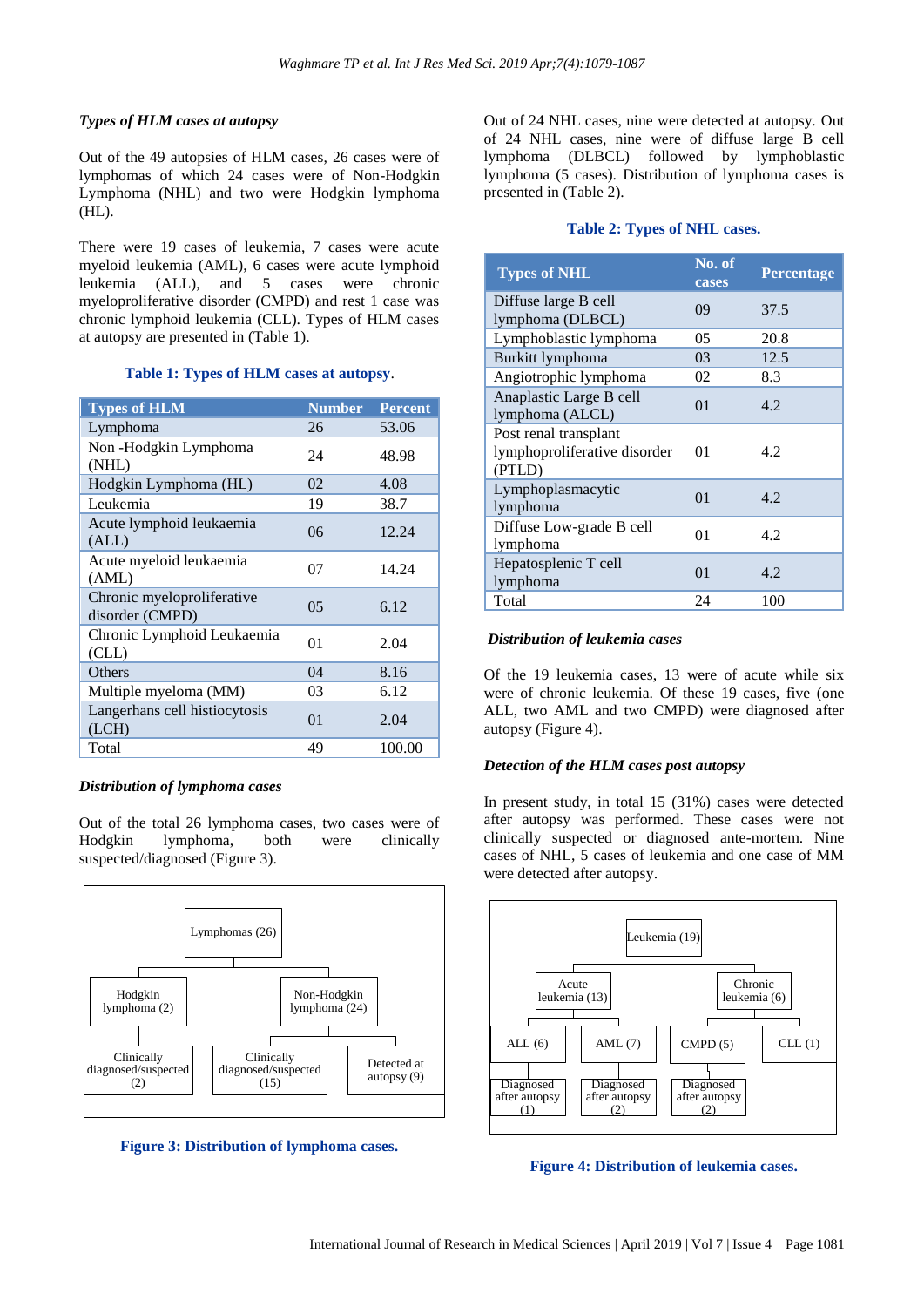## **Table 3: Symptoms seen in HLM cases.**

| <b>Symptoms</b>                     | <b>Number</b> | <b>Percent</b> |
|-------------------------------------|---------------|----------------|
| Fever                               | 21            | 43             |
| Dyspnoea/cough                      | 18            | 37             |
| Loss of appetite/ loss of<br>weight | 17            | 35             |
| Abdominal<br>Pain/distension        | 11            | 22             |
| Bleeding<br>Manifestations/ulcers   | 06            | 12             |
| Lymphadenopathy                     | 05            | 10             |

## *Clinical parameters (symptoms, signs) of HLM cases*

In the present study, fever was the most common presenting symptom seen in 21(43%) patients followed by cough and dyspnoea (18 patients (37%)). Bleeding manifestations and oral ulcers were present in 6 patients (12%). Lymphadenopathy was present in 5 patients (10%). List of symptoms with their frequency is presented in (Table 3).

In the present study, 41 patients (84%) were found to have hepatomegaly and splenomegaly on clinical examination followed by pallor in 27 (55%) patients. Lymphadenopathy was present in 9 cases (18%). Signs seen in HLM cases are depicted in (Table 4).

## *Complete blood count (CBC) of HLM cases*

CBC were available for 45/49 cases only. In the present study, low haemoglobin was a common finding. The mean haemoglobin was 8.9 gm%. Fifteen patients presented with total WBC count between 11,000/cmm-50,000/cmm. Nine patients presented with a count higher than 50,000 of which maximum i.e. Eight patients were of leukaemia and 1 patient of lymphoma. Blasts in the peripheral blood were seen in 9/19 cases of leukemia (Figure 5 a, b and c). The mean platelets were 1.2 lac/cmm. Platelet count <20,000/cmm was present in 12 cases.

## **Table 4: Signs seen in HLM cases.**

| <b>Signs</b>    | <b>Number</b> | <b>Percent</b> |
|-----------------|---------------|----------------|
| Hepatomegaly    |               | 84             |
| Splenomegaly    |               | 84             |
| Pallor          | 27            | 55             |
| Lymphadenopathy | 09            |                |



**Figure 5: Peripheral Blood Smear showing myeloblasts and erythroid precursors in AML M6, inset shows erythroblasts (a). Peripheral Blood Smear shows myeloblasts in AML M3 (b) along with MPO stain showing positivity (c).**

### *Salient gross findings in HLM cases*

In in the present study, leukemic deposits in brain was seen in 1 case of ALL. Petechial hemorrhages were seen in sub-endocardial region of left ventricle in AML M6 (Figure 6). Enlarged liver was a consistent finding seen in 30 cases (61%). Splenomegaly was seen in 33 cases (67%). In GIT, tumour masses and deposits were seen in 14 cases (Figure 7).

Enlarged peripancreatic and mesenteric lymph nodes were found in 9 cases each. Hilar and paratracheal lymph

nodes were enlarged in 7 cases and paraortic lymph nodes were enlarged in 3 cases. In 1 case of NHL (lymphoblastic type) receiving chemotherapy (CHOP regimen) enlarged fleshy red paraortic and mediastinal lymph nodes were present, the red colour was probably due to chemotherapy (Figure 8). Mediastinal masses were found in 4 cases (18%) of NHL which were soft, fleshy yellowish white. Hepatosplenomegaly was present in all three cases of myeloma. There was one case of LCH which showed hepatosplenomegaly, with nodules in liver and intestine and enlarged hemorrhagic lymph nodes at portahepatis. Salient gross findings in HLM cases in various organs are presented in Table 5.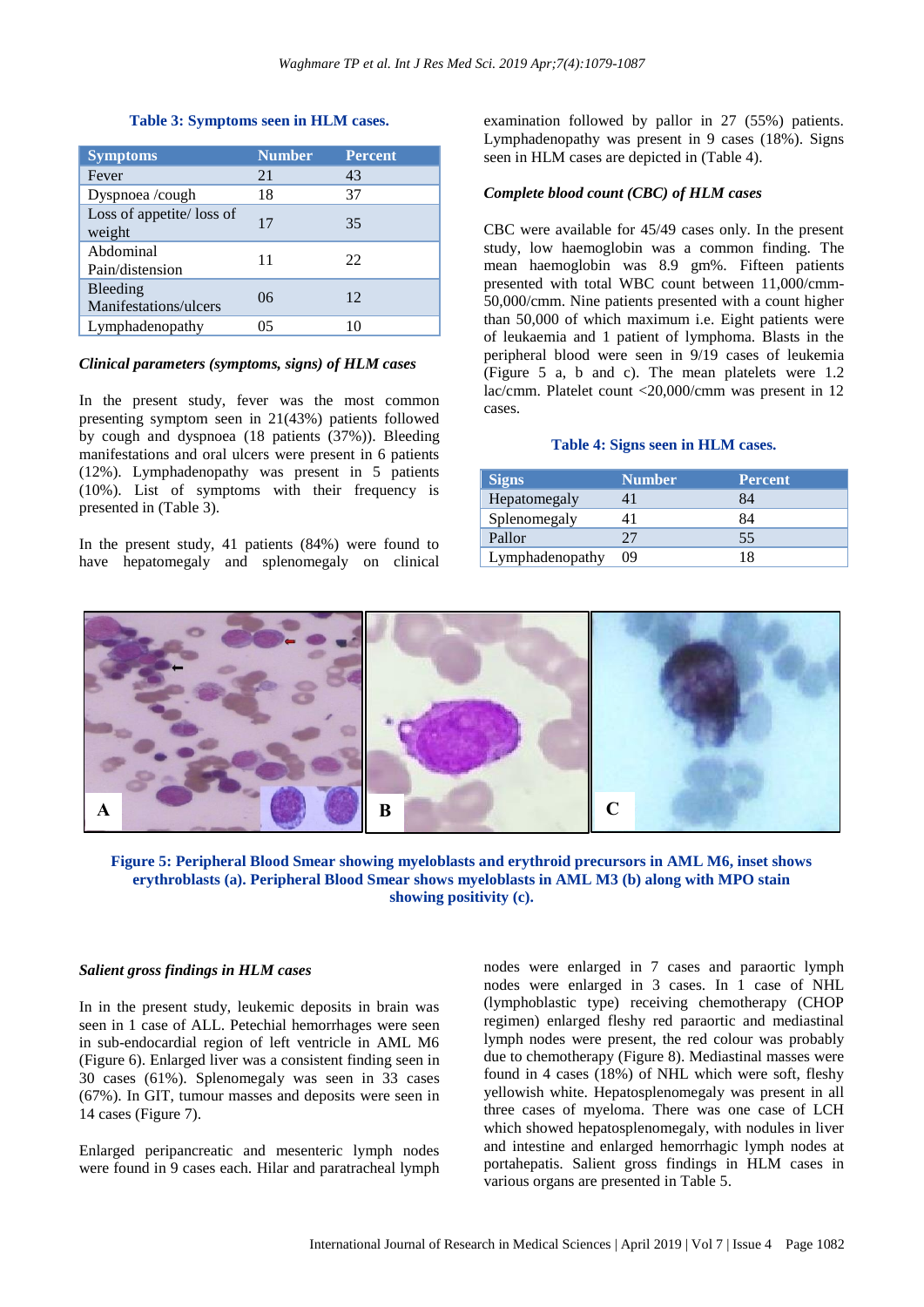## *Microscopic infiltration of various organs in HLM cases*

In the present study, lymph nodes were available in 18 cases out of which 15 showed infiltrates (83%). Liver, spleen, lung, kidney, heart, CNS, stomach, intestine adrenals and pancreas were involved in 34, 32, 27, 26, 18, 17, 11, 17, 11 and 10 cases respectively. Lymph node infiltration was seen in 3 cases of AML and 3 cases of ALL. One case of CMPD, CLL, HL and LCH in our study showed infiltrates. Five cases of NHL showed lymph node infiltrates with total effacement of architecture with diffuse infiltration by tumour cells was seen.

There were 4 cases of ALL, 13 cases of NHL, all 7 cases of AML, 4 cases of CMPD and 1 case of CLL which showed liver infiltrates. 1 case of HL and all 3 cases of multiple myeloma and LCH were involved by infiltrates. The infiltrates were sinusoidal in 15 cases, periportal in 8 cases, both sinusoidal and portal in 7 cases and nodular aggregates in the parenchyma was seen in 4 cases. Spleen infiltration was seen in 7 cases of AML, 4 cases of ALL, 5 cases of CMPD and 1 case of CLL, 11 cases of NHL showed infiltrates; both our HL cases showed splenic infiltrates. 1 case of MM showed splenic infiltrates. There were 5 cases of AML, 4 cases of ALL and 9 cases of NHL which showed lung infiltrates. 3 cases of CMPD and 1 of CLL in our study showed infiltrates in lung. 2 cases of MM and 1 case of HL and LCH showed lung infiltrates. There were 6 cases of AML, 3 cases of ALL and 5 cases of NHL which showed infiltrates in heart. 3 cases of CMPD and 1 case of MM showed cardiac infiltrates. The infiltrates in heart were seen in the myocardium and epicardium. In 1 case of AML (M6) the AV node was involved leading to conduction pathway abnormality. In 1 case of PTLD there was lymphomatous extension in the interatrial septum, interventricular septum, AV valves and ventricular myocardium. Renal infiltrates were seen in 6 cases of AML, 4 cases of ALL, 9 cases of NHL, 3 cases of Multiple Myeloma, 4 cases of CMPD. Infiltrates in brain were seen in 5 cases of AML, 3 cases of ALL, 7 cases of NHL and 2 cases of CMPD. The CNS infiltrates were mainly seen in the parenchymal, meningeal vessels and in the Virchow Robin space.

Stomach infiltration was seen in 2 cases of AML, 2 cases of ALL, 1 case of CMPD, and 1 case HL showed infiltrates. In our study stomach in 5 cases of NHL. Small and large intestine infiltration was seen in 3 cases of AML, 3 cases of ALL and 1 case of CMPD. 9 cases of NHL shows infiltrates in small and large intestine. And 1 case of LCH in our study showed extensive large intestine involvement. BM sections were available in 39 cases. Out of the bone marrow sections which were available for study all cases of leukemia showed involvement of the bone marrow by leukemic cells. Both cases of HL had marrow involvement and all 3 cases of MM showed marrow involvement by plasma cells. In 17 cases of NHL, where BM was available, 14 showed infiltrates by lymphoma cells.

#### *Final cause of death in HLM cases*

In the present study, disseminated malignancy was the most common cause of death (51%) followed by acute respiratory distress syndrome (ARDS) with pulmonary oedema (14%). Infection, increased intra-cranial tension (ICT) with cerebral oedema constitute 10% cases each. Shock due to gastro-intestinal (GI) bleed and hemoperitoneum constituted 4%. Congenital heart diseases and thromboembolism constituted 4% each while conduction abnormality was seen in 2% cases. Various causes of death in HLM cases are presented in Table 6.

| Organ           | <b>Gross findings</b>   | <b>AML</b><br>$(n=7)$ | <b>ALL</b><br>$(n=6)$ | <b>CMPD</b><br>$(n=5)$ | <b>CLL</b><br>$(n=1)$ | $\mathbf{H} \mathbf{L}$<br>$(n=2)$ | <b>NHL</b><br>$(n=24)$ |
|-----------------|-------------------------|-----------------------|-----------------------|------------------------|-----------------------|------------------------------------|------------------------|
| <b>CNS</b>      | Parenchymal deposits    |                       | 0 <sub>1</sub>        |                        |                       |                                    |                        |
| Heart           | Petechial hemorrhages   | 0 <sub>1</sub>        | 01                    |                        |                       |                                    |                        |
|                 | Thrombus                |                       |                       | 01                     |                       |                                    |                        |
|                 | Deposits                |                       |                       |                        |                       |                                    | 02                     |
|                 | Thrombus                | –                     |                       |                        | 01                    |                                    | -                      |
|                 | Hemorrhage              | 01                    | 02                    |                        |                       |                                    | 07                     |
| Lungs           | Bronchopneumonia        | 01                    |                       |                        |                       | 01                                 | 04                     |
|                 | Tumour mass(deposits)   |                       |                       |                        |                       |                                    | 02                     |
| Liver           | Enlarged                | 06                    | 01                    | 03                     |                       | 02                                 | 14                     |
|                 | Deposits, mass          |                       |                       | 01                     |                       | 01                                 | 04                     |
|                 | Enlarged                | 06                    | 03                    | 03                     |                       | 02                                 | 16                     |
| Spleen          | Infarction/nodules/mass | 0 <sub>1</sub>        | 01                    |                        |                       | 02                                 | 03                     |
| Kidney          | Enlarged/Swollen        | 03                    | 01                    | 01                     |                       |                                    | 02                     |
|                 | Deposits/mass           |                       |                       | 01                     |                       | 02                                 | 04                     |
| <b>GI</b> Tract | Deposits/masses         | 02                    | 02                    |                        |                       | 02                                 | 08                     |
|                 | Ulcers/hemorrhages      | 05                    | 02                    |                        | 01                    |                                    | 12                     |

## **Table 5: Salient gross findings in HLM cases in various organs.**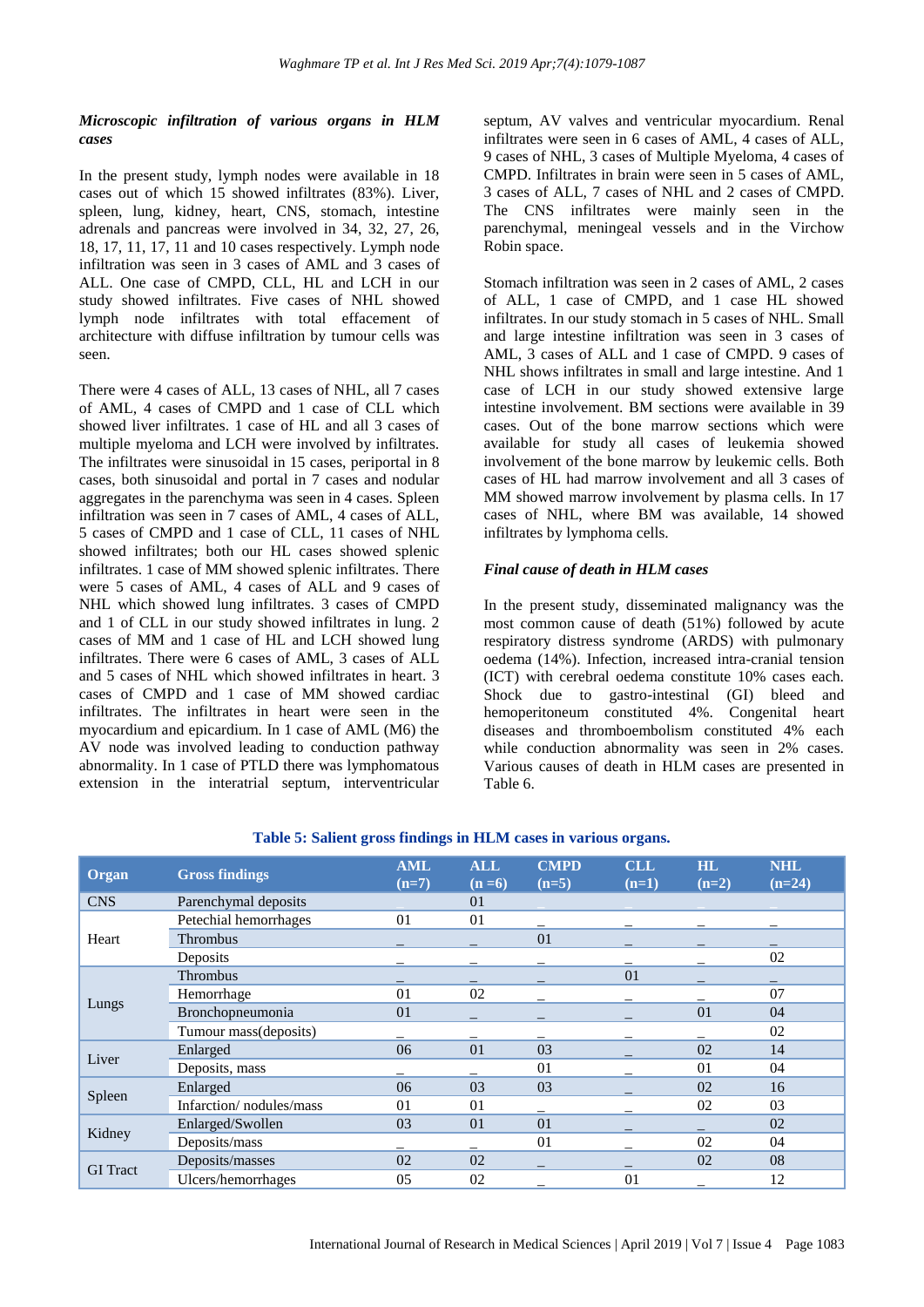## *Special stains and immunohistochemistry*

IHC was done in 15 cases of NHL. CD20 was positive in 7 cases (Figure 9). CD 5 was positive in 2 cases, CD 3, CD7, and CD 8 were positive in one case each. Tdt was positive in 1 case. MIB 1>99.1% was seen in 1 case of Burkitt Lymphoma (Figure 10). In both cases of HL, IHC was done and LCA, CD3, CD20, CD30 were positive. In case of LCH, CD1a and S100 were found to be positive. Myeloperoxidase stain was done in cases of leukemia and was positive in cases of AML.

## **Table 6: Final cause of death in HLM cases.**

| <b>Final cause of death</b> | <b>Number</b> Percent |                             |
|-----------------------------|-----------------------|-----------------------------|
| Disseminated malignancy     | 25                    | 51                          |
| ARDS/pulmonary oedema       | 07                    | 14                          |
| Infections                  | 0 <sub>5</sub>        | 10                          |
| Increased ICT and cerebral  | 05                    | 10                          |
| oedema                      |                       |                             |
| Shock (GI                   | $\Omega$              |                             |
| bleed/hemoperitoneum)       |                       |                             |
| Congenital heart diseases   | 02                    | 4                           |
| Thromboembolism             | 02                    |                             |
| Conduction abnormality      | 01                    | $\mathcal{D}_{\mathcal{A}}$ |



**Figure 6: Left ventricle showing petechial hemorrhages in subendocardial region in AML M6.**



**Figure 7: Large intestine showing multiple hemorrhagic ulcerated discrete nodules in AML M3.**



**Figure 8: Large, multiple, matted, red and fleshy paraaortic lymphnodes in lymphoblastic lymphoma.**



**Figure 9: Kidney showing infiltration by large lymphoma cells within the glomerular capillaries in case of angiotropic lymphoma, inset shows CD 20 positivity.**



**Figure 10: Lymph node in Burkitt lymphoma showing total effacement of architecture with diffuse infiltration by the lymphoma cells, inset shows MIB 1 > 99%.**

## **DISCUSSION**

## *Incidence of autopsies with a diagnosis of HLM*

In the present study, out of 4971 autopsy records, 49 (0.9%) records were with hematolymphoid malignancies. This was in the coherence with findings of Saraf SR et al,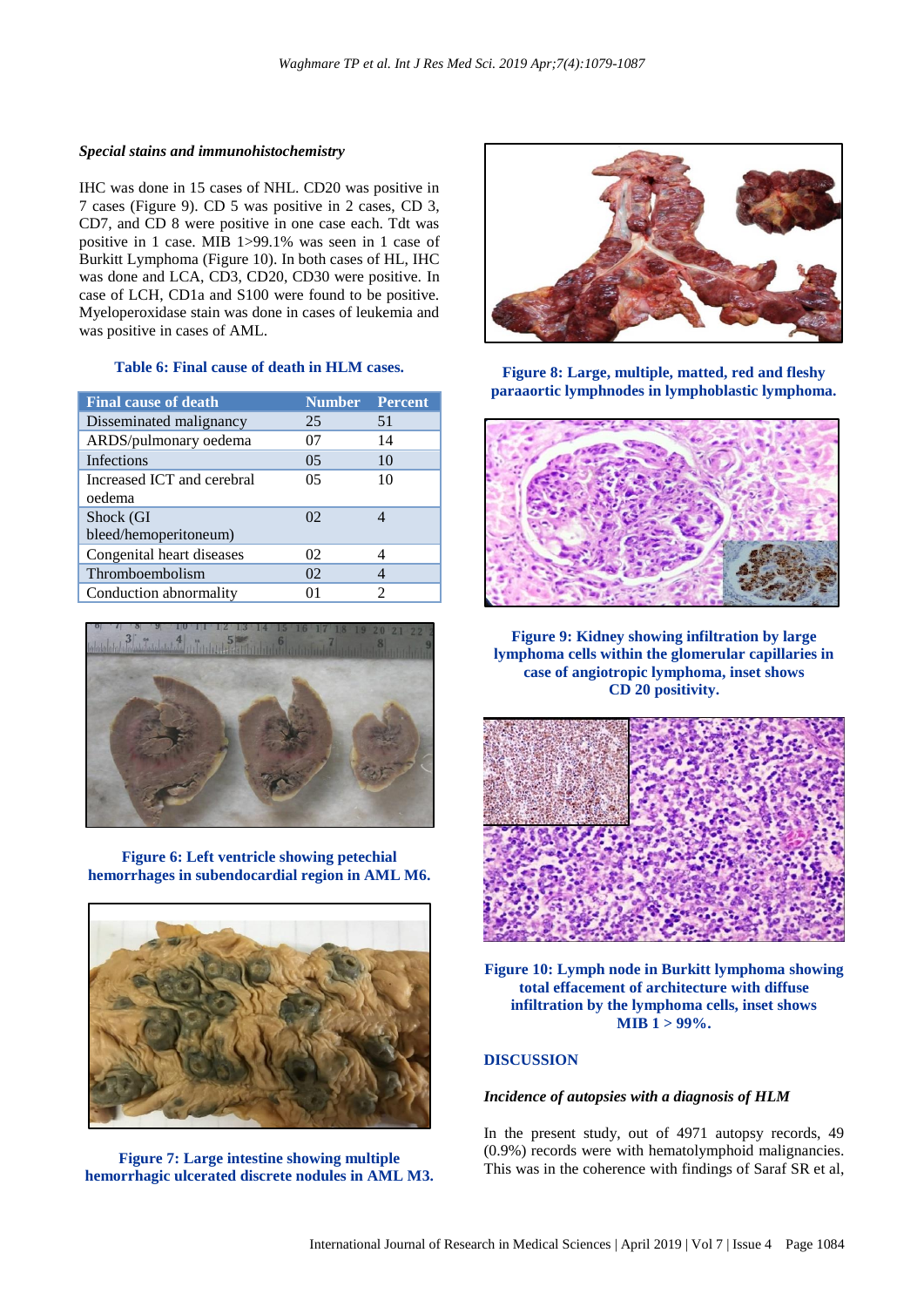(48/4378 (1.09%)) and those by Dierksen et al, (30/1522  $(2\%)$ .<sup>3,4</sup> However, the time duration for the collection of cases was different for the above said studies. This difference was seen due to the different record databases used for pooling the cases.

#### *Age wise distribution of HLM cases*

The mean age in the present study was 36 years. This finding for the mean age from the study conducted by Xavier et al. was 46.5 years. <sup>1</sup> This can be attributed to the different pool for cases.

#### *Gender wise distribution of HLM cases*

In the present study, 34 patients (69%) were males and 15 patients (31%) were females. Male preponderance was seen in the types of cases. Similar findings were seen with the studies conducted by Saraf SR et al, (81.25% males) and Barcoset et al,  $(62\%$  males).<sup>4,5</sup> This can be due to homogeneous pool from which cases were taken.

## *Types of HLM cases*

At autopsy, out of the 49 autopsies of HLM cases, 26 cases were of lymphomas of which 24 cases were of Non-Hodgkin lymphoma (NHL) and two were Hodgkin lymphoma (HL). There were 19 cases of leukemia, 7 cases were acute myeloid leukemia (AML), 6 cases were acute lymphoid leukemia (ALL), 5 cases were chronic myeloproliferative disorder (CMPD) and rest 1 case was chronic lymphoid leukemia (CLL). This was in concordance with studies by Xavier et al and Dierksen et al, who also found NHL as the most common entity in HLM cases 18.6% (22 cases) and 63% (19 cases) respectively.<sup>1,3</sup> However, in a study by Saraf et al, had a contrasting finding having AML as the most common of HLM cases accounting for 21% (n=10) cases followed by NHL which was 16.6% (08 cases).<sup>4</sup>

## *Distribution of lymphoma cases*

Out of the total 26 lymphoma cases, two cases were of Hodgkin lymphoma, both were clinically suspected /diagnosed. Out of 24 NHL cases, nine were detected at autopsy. Out of 24 NHL cases, nine were of diffuse large B cell lymphoma (DLBCL) followed by lymphoblastic lymphoma (5 cases). This was in concordance with the autopsy studies by Dierksen et al, who also found DLBCL to be the largest among the NHL accounting to 47.3%. 3

## *Distribution of leukemia cases*

Leukemia was found to be the next common malignancy following the lymphoma cases, in the present study. Out of 19 cases of leukemia, 13 were of acute-6 ALL and 7 AML while 6 were chronic leukemia - 5 CMPD and 1 CLL. Of these 19 cases, 5 (1 ALL, 2 AML and 2 CMPD) were diagnosed after autopsy. However, in the study by Saraf et al. of the 24 leukemia cases there were 10 AML, 6 ALL, 7 CML and 1 CLL. Of these 24 cases, 9 cases (3 AML, 3 ALL and 3 CML) were detected at autopsy.<sup>4</sup> This finding cannot be generalized as the current study has got a very homogeneous pool of cases and they are very few in number.

#### *Detection of the HLM cases post autopsy*

In in present study, in total 15 (31%) cases were detected after autopsy was performed. These cases were not clinically suspected or diagnosed ante-mortem. This finding was similar to autopsy study by Saraf SR et al, where 16 cases (33.3%) out of 48 cases were diagnosed after post mortem examination. 4 In similar studies by Dierksen et al, also 14 out of 30 patients (47%) were detected at autopsy. 3

## *Clinical parameters (symptoms, signs) of HLM cases*

Fever was the most common presenting feature in present study seen in 43% patients. Saraf et al, also found fever to be the most common presenting symptom, although the incidence was higher (87.5%). In present study 84% patients were found to have hepatomegaly and splenomegaly on clinical examination followed by pallor (27 patients (55%)). This finding was in concordance with studies by Idris et al.<sup>6</sup>

#### *Complete blood count (CBC) of HLM cases*

CBC were available for 45/49 cases only. In the present study, low haemoglobin was a common finding. The mean haemoglobin was 8.9 gm%. Fifteen patients presented with total WBC count between 11,000/cmm-50,000/cmm. Nine patients presented with a count higher than 50,000 of which maximum i.e. 8 patients were of leukemia and 1 patient of lymphoma. Blasts in the peripheral blood were seen in 9/19 cases of leukemia. The mean platelets were 1.2 lac /cmm. Platelet count <20,000/cmm was present in 12 cases. Similar findings were also seen in studies by Dierksen et al.<sup>3</sup>

## *Organ involvement (both gross and microscopic infiltration) in HLM cases*

#### *Brain*

CNS infiltrates on microscopy in present study were seen in 36% cases which was similar to autopsy studies by Bojsen-Moller et al, in which infiltrates in CNS were seen in 45% cases. 7

#### *Heart*

In the present study, heart involvement was seen in 39% cases which is in concordance with studies by Johnson et al.<sup>8</sup> In the current study microscopic infiltration of cardiac tissue was seen in 5 cases of AML, 3 cases of ALL, 2 cases of CMPD. CLL in present study did not show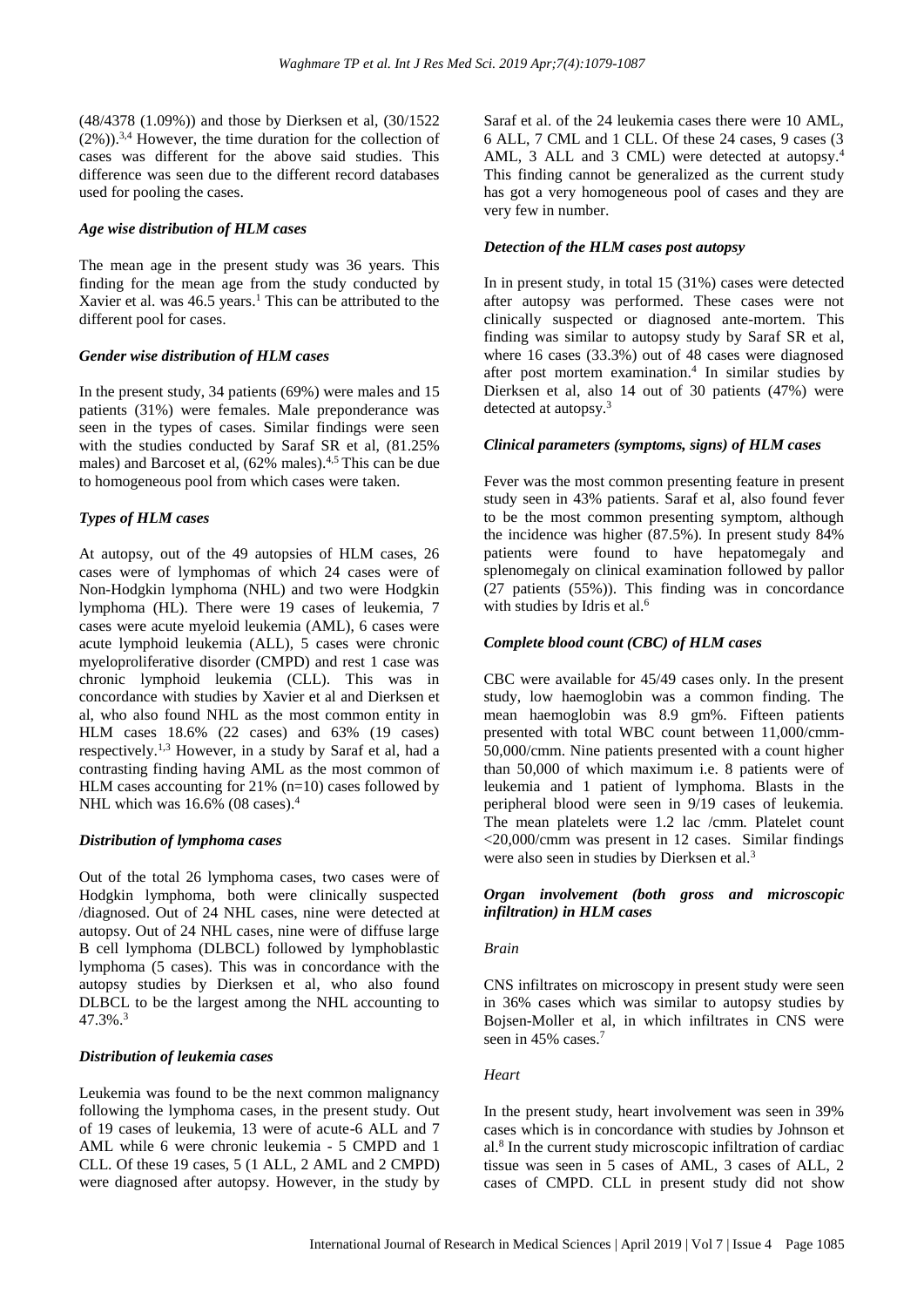infiltrates in cardiac tissue which was comparable but higher with studies by Barcos et al, showing cardiac tissue infiltration in 15% AML, 21% ALL cases, 11% CML and 22% CLL. <sup>5</sup> Cardiac infiltration in 1 case of AML (M6) involving the AV node presented with conduction abnormality and cardiac failure which is a very rare phenomenon as described in studies by Johnson et al and Wierniket al.<sup>8,9</sup> In the present study 1 case of PTLD showed extensive lymphomatous extension in interatrial septum, summit of interventricular septum, atrioventricular valves and ventricular myocardium which is a rare phenomenon.

#### *Liver*

Hepatomegaly was seen in all cases of AML, CMPD, HL, 1 out of 6 cases of ALL and 4 out of 24 cases of NHL. Tumour nodule in the liver was seen in 1 case of CML and HL each, and 4 cases (18%) of NHL.

Liver infiltration was seen in 74% cases in the present study. 4 out of 6 cases of ALL, all cases of AML, CMPD and CLL showed liver infiltrates. This was concordant but slightly higher than autopsy studies by Barcos et al, in which liver was involved in 41% AML, 55% CML, and 63% ALL and 83% CLL. 5 In studies by Murakami et al, showed liver infiltration in 95% of ALL and up to 75% of AML. <sup>10</sup> One case out of 2 cases of HL and 13 cases out 24 cases of NHL had liver infiltrates. This was slightly higher than studies by Murakami et al, where liver infiltration was seen in 14% of HL and 16% to 43% of NHL.<sup>10</sup> All three cases of MM shows infiltration by plasma cells in the liver which was concordant with studies by Cohen et al, wherein it as seen in 45% of cases. 11

## *Kidney*

Renal involvement in the present study was seen in 57% cases which was similar to studies by Luciano et al and Brewster et al, where renal infiltration was seen in 60- 90% cases. <sup>12</sup> Tumour deposits and mass were seen in 1 case of CMPD, 2 cases of HL and 4 cases of NHL. In the present study, renal infiltration was seen in 5 cases of AML, 4 out of 6 cases of ALL. All cases of CMPD showed kidney infiltrates while CLL did not show infiltrates. Studies by Barcos et al, showed renal infiltration in 33% cases of AML, 54% of ALL cases, 34% CML and 63% CLL which was similar but slightly lower than in the present study cases of NHL showed infiltrates, and both our HL cases did not show renal infiltrates.5,9 Autopsy studies by Richmond J et al, showed renal infiltrates to be present in 46% NHL and 13% HL. 13

## *Lungs*

Tumour deposits in the lung were seen in 2 cases of NHL. Lung infiltrates on microscopy in present study was seen in 59% cases. It was seen in 5 cases of AML, 4 cases of ALL. All cases of CMPD and CLL in present study showed infiltrates which was higher than studies by Barcos et al, which showed lung infiltration in 28% AML, 41% ALL, 29% CML and 41% CLL.<sup>5</sup>. 9 cases of NHL and 1 case of HL showed lung infiltrates which was in concordance with the studies by Richmond J et al. 2 cases of MM showed lung infiltrates also seen in autopsy studies by Oshima et al and Ravinet et al.<sup>14,15</sup>

## *Lymphoreticular system*

In the present study, enlarged spleen was seen in 33 cases (67%). It was seen in all 7 cases of AML, 3 cases out of 6 cases of ALL, 16 cases out of 24 cases of NHL and all cases of HL and CMPD. Other findings were splenic nodules and mass seen in 1 case out of 7 cases of AML, 1 out of 6 cases of ALL, 3 out of 24 cases of NHL and both our cases of HL. In the present study spleen infiltration was seen in 70% cases which included AML, ALL, CMPD while CLL did not show any infiltrates. In studies by Barcos et al, splenic infiltration was seen in 58% cases of AML, 70% of ALL cases, 68% CML and 76% CLL. 5 11 cases of NHL showed infiltrates; both our HL cases showed splenic infiltrates which was similar to studies by Richmond J et al, showing splenic infiltrates in 46% NHL and 71% HL. 13

One case out of 3 cases of MM showed splenic infiltrates in the present study which was higher than studies by Oshima et al, where splenic infiltrates were seen in 30.8% cases. <sup>14</sup> Lymph Node involvement in present study was seen in 15 out 18 cases which included all cases of AML, 3 cases of ALL, 1 case of CMPD and CLL each. In studies by Barcos et al, lymph node infiltration was seen in 45% cases of AML, 55% of ALL cases, 59% CML and 76% CLL which was concordant with our studies. 5 Five cases of NHL and 1 case of HL showed lymph node infiltrates which was lower than studies by Richmond J et al, wherein lymph nodes were involved in 96% NHL and 99% HL. <sup>13</sup> LCH in the present study, splenic and lymph node involvement as seen in studies by Goyal et al and Haupt et al.<sup>16,17</sup>

## *GI tract*

In the present study, tumour masses and deposits were seen in 2 cases of AML, 2 cases of ALL, 2 cases of HL and 8 cases of NHL. GI tract involvement in the present study was seen in 61% cases which was comparable to the autopsy studies by Kirshbaum JD et al, and Maher JA et al, wherein the infiltration varied between 13%- 62%. 18,19 In the present study stomach infiltration was seen in 2 cases out of 7 cases of AML, 2 cases out of 6 cases of ALL, 1 case out of 5 cases of CMPD which was higher than studies by Barcos et al, showing infiltration in 11% AML, 17% ALL, 11% CML and CLL each. 5 Involvement of stomach was seen in 1 case of HL and 2 cases of NHL which was similar to autopsy studies by Richmond J et al. <sup>13</sup> Small and large intestine infiltration was seen in 3 cases out of 7 cases of AML, 3 cases out of